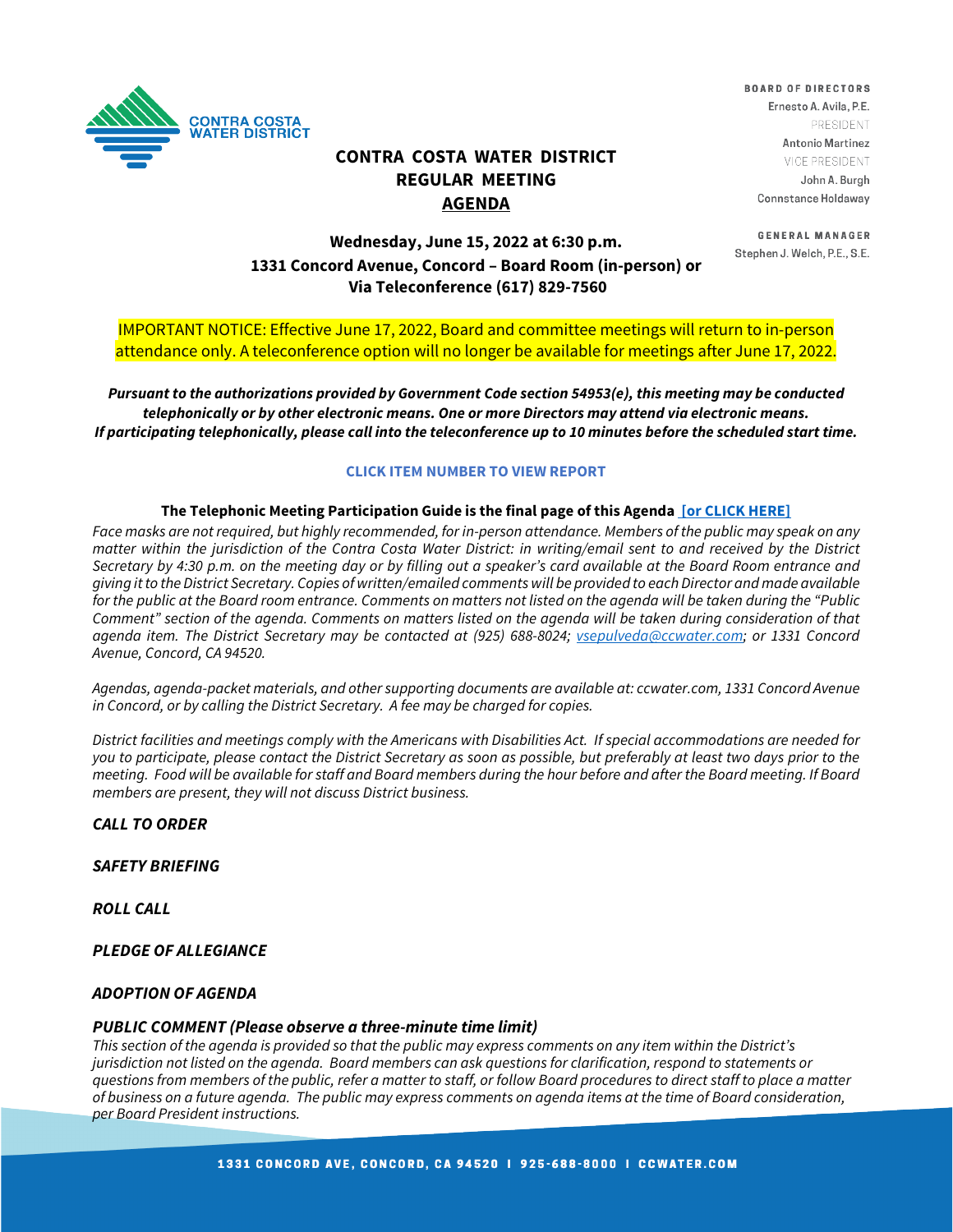## *DIVISION 1 VACANCY*

- 1. Fill Division 1 Vacancy on the Board of Directors
	- a. Continue discussion for Division 1 Director appointment;
	- b. Consider appointment of new Division 1 Director; or
	- c. Decline to appoint and defer to November 2022 election

## *CONSENT CALENDAR*

*The following items have been reviewed by the General Manager. To his knowledge, there is no opposition to the action. The items can be acted on in one consolidated motion as recommended or may be removed from the Consent Calendar and separately considered at the request of any person.*

- [2.](https://www.ccwater.com/DocumentCenter/View/11306/2-May-2022-Board-Expenses-and-Compensations) Approve Directors' Services/Business and Travel Expenses
	- a. Expenses May 2022
	- b. Compensation May 2022
- [3.](https://www.ccwater.com/DocumentCenter/View/11303/3-051822-Board-Meeting-Minutes) Approval of meeting minutes May 18, 2022
- [4.](https://www.ccwater.com/DocumentCenter/View/11304/4-06-16-22-Warrant-Packet) Approve the Warrant Register dated June 16, 2022
- [5.](https://www.ccwater.com/DocumentCenter/View/11305/5-Materials-Testing-Services) Authorize execution of an agreement with Consolidated Engineering Laboratories for materials testing services in the amount of \$227,000 in FY23, with an option for continued services in the amount of \$236,000 in FY24, for a total amount of \$463,000.
- [6.](https://www.ccwater.com/DocumentCenter/View/11316/6-Authorize-Agmnt-for-Biological-Monitoring-FY23-24) Authorize execution of an agreement with H. T. Harvey & Associates to provide biological mitigation monitoring services for Los Vaqueros Watershed and Conservation Lands in the amount of \$465,000 for FY23, with the option for continued services in an amount of \$485,000 in FY24, for a total amount of \$950,000.
- [7.](https://www.ccwater.com/DocumentCenter/View/11307/7-Surveying-Services-Agreement) Authorize Agreements to provide Surveying Services in FY23 and FY24
	- a. Authorize execution of an Agreement with LCC Inc. for surveying services in the amount of \$125,000 in FY23, with an option for continued services in the amount of \$125,000 in FY24, for a total amount not to exceed \$250,000; and
	- b. Authorize execution of an Agreement with Towill Inc. for surveying services in the amount of \$125,000 in FY23, with an option for continued services in the amount of \$125,000 in FY24, for a total amount not to exceed \$250,000.
- [8.](https://www.ccwater.com/DocumentCenter/View/11308/8-Award-of-FY23-24-On-Call-Env-Services-Contract) Authorize execution of an agreement with Olberding Environmental Inc. for on-call environmental consulting services in the amount of \$275,000 in FY23, with an option for continued services in the amount of \$325,000 in FY24, for a total amount of \$600,000.
- $9.$  Adopt Resolution No. 22-019 certifying the revenue required to be provided by taxes on land within the District during Fiscal Year 2023.
- [10.](https://www.ccwater.com/DocumentCenter/View/11310/10-Authorize-Agreement-with-PPA-for-FY-23) Authorize execution of a professional services agreement with Public Policy Advocates for government relations services for FY23 in an amount not to exceed \$135,000.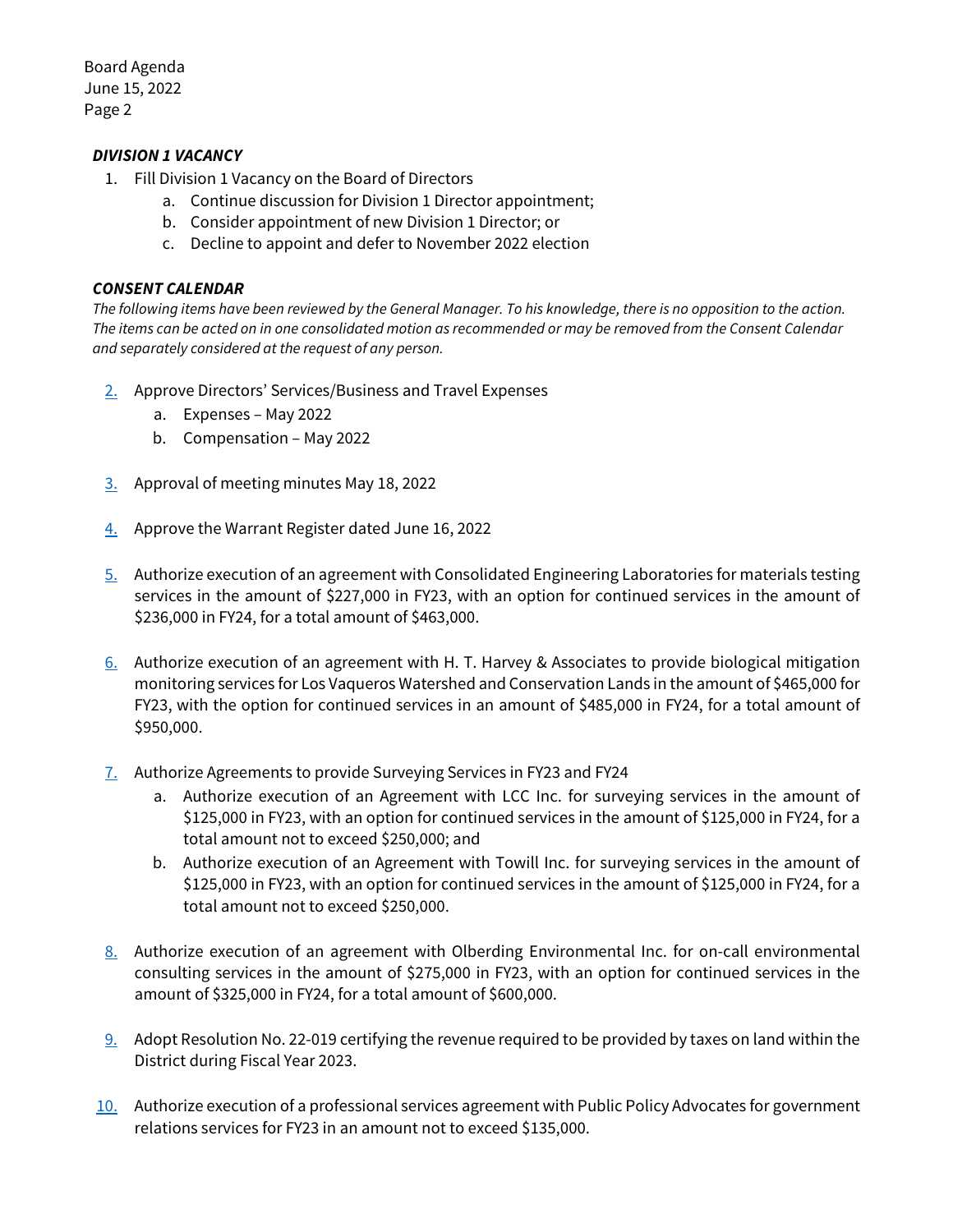## *ACTION*

- [11.](https://www.ccwater.com/DocumentCenter/View/11311/11-Public-Use-of-District-Facilities) Public Use of District Facilities
	- a. Adopt Resolution 22-020 amending Chapter 1.08 of the District's Code of Regulations pertaining to use of District facilities with proposed usage fees; and
	- b. Authorize public use of District facilities to resume on July 5, 2022.
- [12.](https://www.ccwater.com/DocumentCenter/View/11312/12-FY23-FY24-Budget-Adoption) Approval of the Fiscal Year 2023-2024 Budget [\(Proposed FY23-F24 Budget Document\)](https://www.ccwater.com/DocumentCenter/View/11164/FY23-FY24-Proposed-Budget_June1)
	- a. Adopt Resolution No. 22-021 approving the FY23 and FY24 budget totaling \$462,080,529, including rebudgets not to exceed \$23,167,562 from the FY22 capital budget; and
	- b. Authorize the extension, through FY23 and FY24, of all FY22 contracts related to the rebudgeted capital projects.
- [13.](https://www.ccwater.com/DocumentCenter/View/11313/13-Request-for-Goods-and-Services-over-100000) Authorize individual procurements for FY23 routine goods and services for the not-to-exceed amounts listed on Attachments 1 through 4 at a total amount not to exceed \$21,841,700.
- [14.](https://www.ccwater.com/DocumentCenter/View/11314/14-Legislative-Update---June-2022) Receive legislative update and adopted recommended position: AB 2536- Watch.
- [15.](https://www.ccwater.com/DocumentCenter/View/11315/15-Drought-Management-Program-Ordinance) Drought Management Program Enabling Ordinance
	- a. Conduct a public hearing to provide information and receive comments on the proposed Drought Management Program, including the proposed temporary drought surcharge; and
	- b. Adopt Ordinance 22-01 establishing the Drought Management Program updates, including a temporary drought surcharge of up to 15 percent.

## *REPORTS FOR DISCUSSION*

- [16.](https://www.ccwater.com/DocumentCenter/View/11317/16-051622-OE-Committee---Post-Meeting-Report) Committee Report(s):
	- a. Operations and Engineering Committee Post Meeting Report (4/27/22)
- 17. Schedule Future Meeting Dates and Times

## *REPORTS*

- 18. General Manager
- 19. Legal Counsel
- 20. Board Members

## *ADJOURNMENT*

The next regular meeting of the Board of Directors will be held on Wednesday, July 6, 2022, commencing at 6:30 p.m. in the Board Room located at 1331 Concord Avenue, Concord.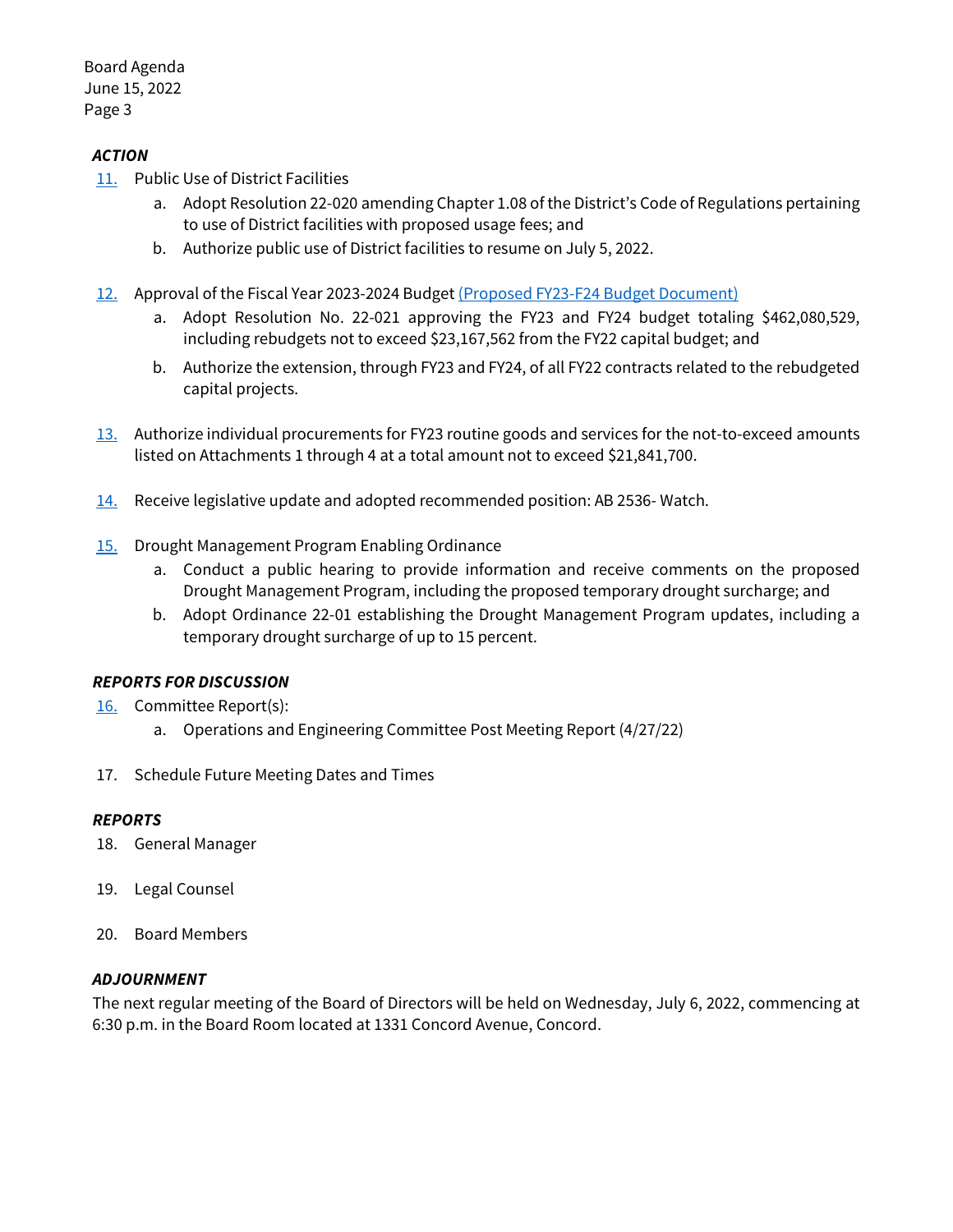|                                                                                                                                                                                                                                                                              | <b>June 2022</b>     |                                |
|------------------------------------------------------------------------------------------------------------------------------------------------------------------------------------------------------------------------------------------------------------------------------|----------------------|--------------------------------|
| East Bay Leadership Council Board (EBLC)<br>Meeting                                                                                                                                                                                                                          | June 17 – 7:45 a.m.  | Teleconference                 |
| California Special Districts Association –<br><b>Contra Costa County Meeting</b>                                                                                                                                                                                             | June 20 - 10:00 a.m. | Teleconference                 |
| <b>EBLC Water &amp; Environment Task Force</b>                                                                                                                                                                                                                               | June 21 – 8:30 a.m.  | Teleconference                 |
| <b>CCWD Board Meeting</b>                                                                                                                                                                                                                                                    | July $6 - 6:30$ p.m. | Board Room - 1331 Concord Ave. |
| Note: This meeting schedule includes meetings where two or more members of the Board may be in attendance<br>and District holidays. The schedule may be changed without notice. For the latest information and agendas,<br>contact the District Secretary at (925) 688-8024. |                      |                                |